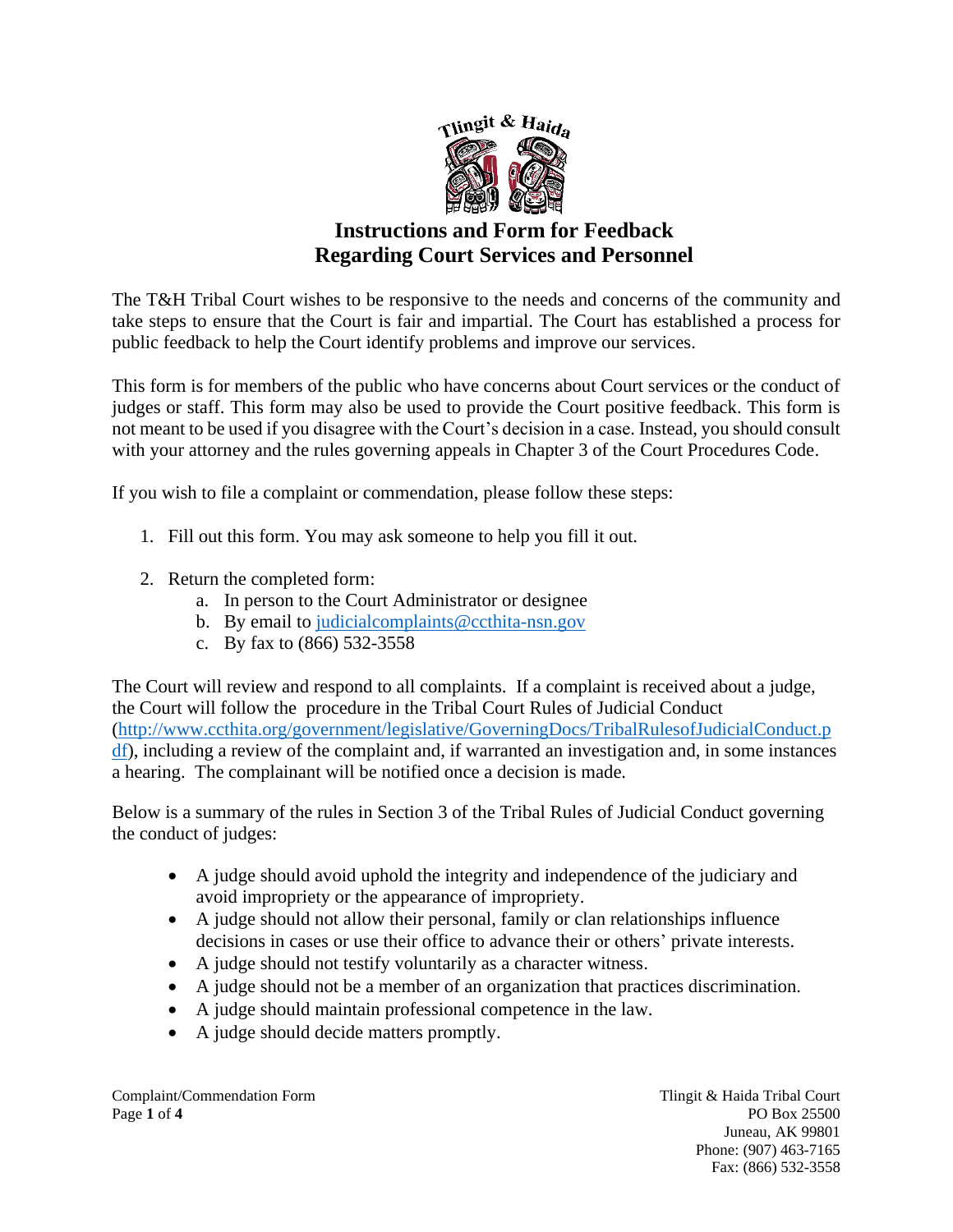- A judge should be patient, dignified, and courteous to anyone they interact with in their official capacity, and they should hold anyone under their control to the same standards.
- A judge should respect and comply with the laws and traditions of Tlingit and Haida.
- A judge should act without bias or prejudice and should not allow others under the judge's control to act with bias or prejudice based upon race, tribal citizenship, gender, religion, national origin, disability, age, sexual orientation or socioeconomic status.
- A judge should not consider communications made to the judge outside the presence of the parties concerning a case except in certain circumstances.
- A judge should not make public comment about a case and should not reveal confidential information of tribal programs, citizenship or enterprises except as permitted by tribal law.
- A judge should not praise or criticize a juror for their verdict other than thanking them for their service.
- Except when otherwise stated in the rules, a judge should recuse themself from a case if they believe they cannot act with impartiality or their impartiality might be questioned; for example, if they have a history with or financial interest in the case or parties.
- A judge should avoid inappropriate political activity and extrajudicial activities that might interfere with judicial duties.
- A judge should resign from judicial office if they become a candidate for, elected or appointed as Tribal Assembly Delegate.
- A judge should not engage in financial business dealings that may be perceived to take advantage of the judge's position or involve them in frequent business transactions or relationships with people likely to come before the Court.
- Unless consistent with law or tradition, a judge should not accept an appointment to a tribal position concerned with matters other than the improvement of the law, the tribal justice system or the administration of justice.

*If your complaint concerns a disagreement with a judge's decision in a case, you should consult an attorney regarding the possibility of an appeal. Under Chapter 3 of the Court Procedures Code an appeal must be started within 30 days of a court decision.*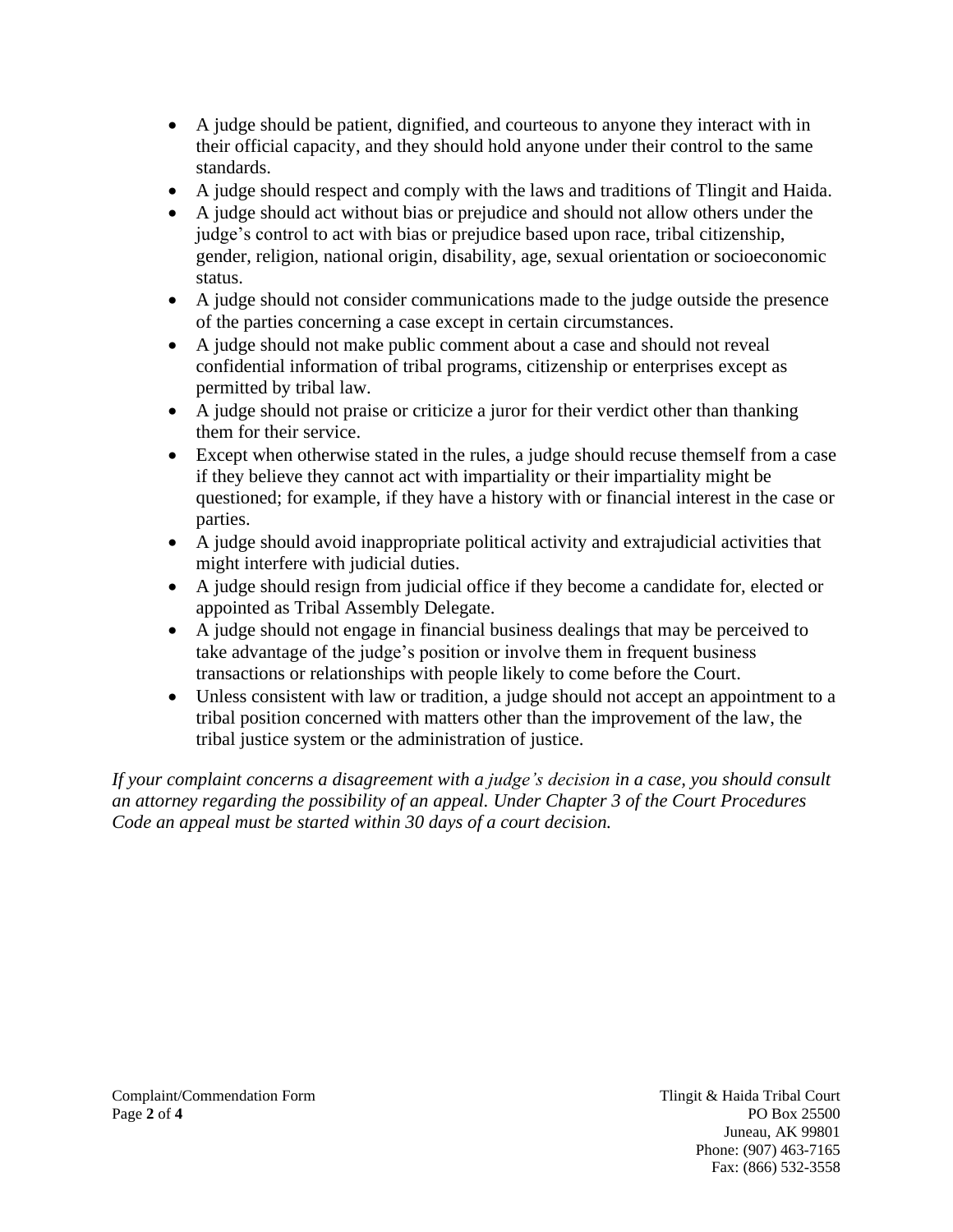## **Court Complaint/Commendation Form**

Please be as specific as possible in completing this form. Complaints are strictly confidential except to the extent disclosure is required for inquiry and response.

ıg PO Box 25500 Juneau, AK 99801 Phone: (907) 463-7165 Fax: (866) 532-3558